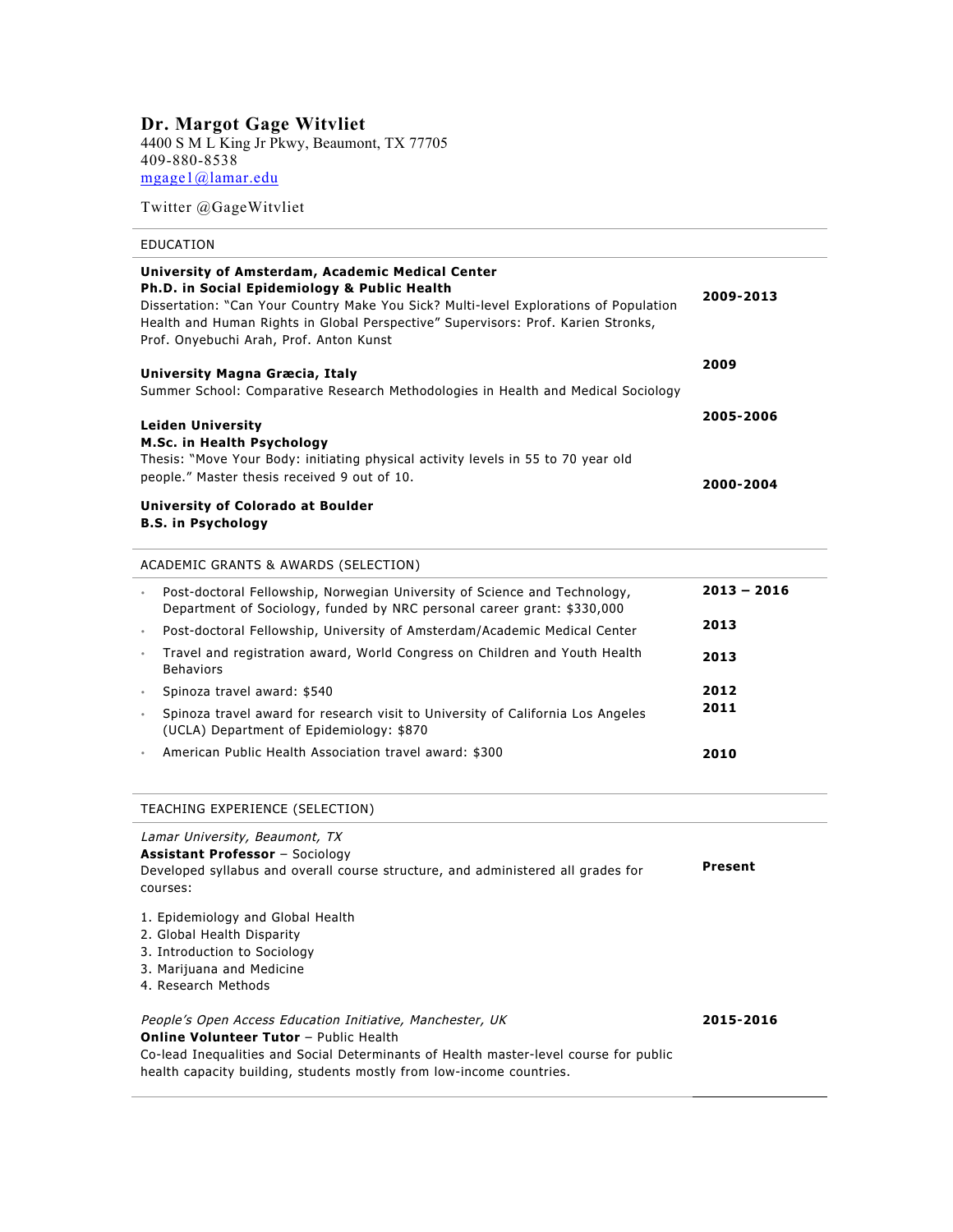| ACADEMIC ADMINISTRATIVE & RELATED HIGHER EDUCATION EXPERIENCE (SELECTION)                                                                                                                                                                                                             |           |
|---------------------------------------------------------------------------------------------------------------------------------------------------------------------------------------------------------------------------------------------------------------------------------------|-----------|
| <b>Principal Investigator (PI)</b><br>European burden of disease of psychosocial stress and physical risk factors at work<br>project, collaborators Prof. Terje Eikemo, Prof. Clare Bambra, Prof. Johan<br>Mackenbach.                                                                | 2013-2016 |
| <b>Visiting Researcher</b><br>Harvard University, Department of Sociology<br>Visit Duration: March-April                                                                                                                                                                              | 2016      |
| <b>Statistical Consultant</b><br>GAVA project led by Dr. Alexandra E. Evans, The University of Texas Health Science<br>Center at Houston, School of Public Health, Austin Regional Campus, Completed their<br>initial analysis and designed presentation for the Michael Dell Center. | 2013-2014 |
| <b>Research Assistant</b><br>Leiden University, recruited over 200 participants in the Dutch elderly population to<br>complete physical activity questionnaire. Managed and analyzed the data. Developed<br>proposal and wrote thesis on the study findings.                          | 2006      |
| SIGNIFICANT PROFESSIONAL PUBLICATIONS (SELECTION)                                                                                                                                                                                                                                     |           |
| where the contract is a contract of the contract of the contract of the contract of the contract of the contract of the contract of the contract of the contract of the contract of the contract of the contract of the contr                                                         | .         |

- **Witvliet MI**. Europe gives adolescent girls a chance to design a new future: a big gain for global public health
	- **Health Syst Policy Res**, Vol. 3:2, 2016
- Skalicka V, Ringdal K, **Witvliet MI.** Socioeconomic inequalities in mortality and repeated measurement of explanatory risk factors in a 25 years follow-up.
	- **Plos One**, Vol. 10(4), 2015
- **Witvliet MI**, Stronks K, Kunst AE, Mahapatra T, Arah OA. The relationship between health-system responsiveness and politics: multi-level analysis of data from 44 countries. **International Journal of Health Service Research**, Vol. 45:4, 2015
- **Witvliet MI.** World Health Survey: a useful yet underutilized global health data source.
	- **Austin Journal of Public Health and Epidemiology,** Vol. 1(3), 2015
- **Witvliet MI**, Arah OA, Stronks K, Kunst A. Examining self-rated health of young Central and Eastern Europeans in the context of other world regions.
	- **European Journal of Public Health**, Vol. 24:2, 2014
- **Witvliet MI**, Kunst AE, Arah OA, Stronks K. Sick regimes and sick people: a multilevel investigation of the population health consequences of perceived national corruption.
	- **Tropical Medicine & International Health**, Vol. 18:19, 2013.
- Bosdriesz JR, Lichthart N, **Witvliet MI**, Busschers WB, Stronks K, Kunst AE. Smoking prevalence among migrants in the US compared to the US-born and the population in countries of origin. **Plos One**, Vol 8:3, 2013
- Bosdriesz JR, **Witvliet MI**, Visscher TLS, Kunst AE. The influence of the macro-environment on physical activity: a multilevel analysis of 38 countries worldwide.

#### **International Journal of Behavioral Nutrition and Physical Activity**. Vol. 9, 2012

- **Witvliet MI**, Kunst AE, Stronks K, Arah OA. Assessing where vulnerable groups fare worst: a global multilevel analysis on the impact of welfare regimes on disability across different socioeconomic groups. **Journal of Epidemiology and Community Health**. Vol. 66(9), 2012
- **Witvliet MI**, Kunst AE, Stronks K, Arah OA. Variations between world regions in individual health: a multilevel analysis of the role of socioeconomic factors.

**European Journal of Public Health**. Vol. 22(2), 2012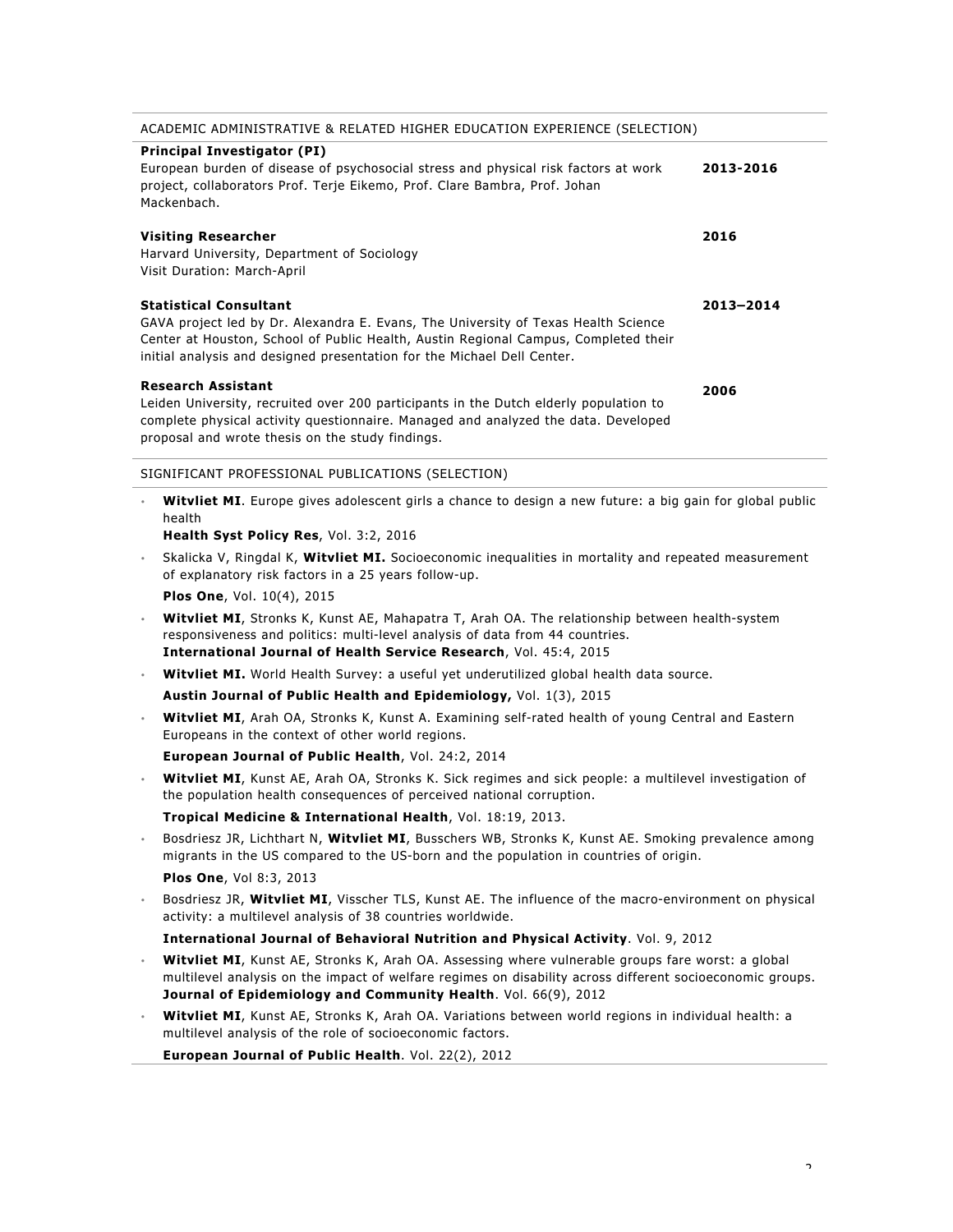#### MEDIA ARTICLE PUBLICATIONS AND INTERVIEWS (SELECTION)

- **Interview Beaumont Enterprise.** Organization helps veterans with housing, 2017 Available from: http://www.beaumontenterprise.com/newsredesign1/article/Facility-aimed-to-helphomeless-vets-suffering-11022628.php?cmpid=email-desktop
- **Interview Reuters.** Single motherhood tied to slightly raised heart disease risk, 2016

Available from: https://www.reuters.com/article/us-health-women-heart-disease/single-motherhoodtied-to-slightly-raised-heart-disease-risk-idUSKCN0Z22KL

• **Interview Examiner.** Honor Veterans Day in Southeast Texas, 2016

Available from: http://theexaminer.com/stories/news/honor-veterans-day-southeast-texas

• **Interview 12 News Now.** Group works to end veteran homelessness, 2016

Available from: http://www.12newsnow.com/news/local/local-group-working-to-shelter-homelessveterans/312095379

- **Interview AMC magazine**. Global health differences can give insight on how public health is improving, 2013
- **Witvliet MI.** Corruption undermines health care systems: a human rights issue. Freedom From Fear Magazine - F3, 2014. Available from: http://f3.unicri.it/?p=588

## PEER-REVIEWED AND PUBLISHED CONFERENCE ABSTRACTS

- **Witvliet MI**, Arah OA, Stronks K, Kunst AE. Lone mothers, the forgotten flock: a multilevel study of the effects of household type on their personal health and gender inequality in 32 countries. European Journal of Public Health. 2012; 22(2): 188.
- **Witvliet MI**, Arah OA, Stronks K, Kunst AE. Tarnished arrangements: investigating the individual health consequences of corruption. European Journal of Public Health. 2012; 22(2):188.
- **Witvliet MI**, Arah OA, Stronks K, Kunst AE. Young central Europeans say I'm just fine: a multilevel exploration of generations and the influence of political history on personal health from a global perspective. Journal of Epidemiology and Community Health. 2011; 65(1): A356 2011.
- **Witvliet MI**, Kunst A, Stronks K, Mahapatra T, Thompson CA, Arah OA. What's politics got to do with global healthcare? A multilevel examination of individual-patient reports of health system responsiveness in 45 low, middle and high-income countries. Journal of Epidemiology and Community Health. 2011; 65(1): A170 2011.
- **Witvliet MI**, Stronks K, Arah OA, Kunst AE. A comparative exploration of the world's most vulnerable groups: socioeconomic differences and the influence of global welfare regimes on personal health in 46 countries. ATINER 2010.

## ACKNOWLEDGEMENTS

• Ploem MC, Retèl VP, Linn SC, van Boven H, Schmidt MK, de Jong JPh, Gevers JKM, van Harten WH. Tumour tissue: who is in control? A guideline on tissue banking for clinical purposes. Lancet Oncology. 2009; 11(1): 9-11.

#### CONFERENCES

- Invited oral presentation, CHAIN Workshop, Trondheim Norway, 2016
- Oral presentation, World Congress on Children and Youth Health Behaviors Viseu, Portugal, 2013
- Oral presentation & poster, European Public Health Conference (EUPHA), St. Julian, Malta, 2012
- Oral presentation, European Society for Health and Medical Sociology (ESHMS), Ghent, Belgium, 2012
- Oral presentation & poster, IEA World Congress of Epidemiology, Edinburgh, Scotland, 2011
- Invited oral presentation, Center for Global Health & Inequality-Workshop: Healthcare systems: change and outcomes. Ideas, institutions, actors, and reforms, Amsterdam, Netherlands, 2011
- Oral presentation, Athens Institute for Education and Research (ATINER), Athens, Greece, 2010